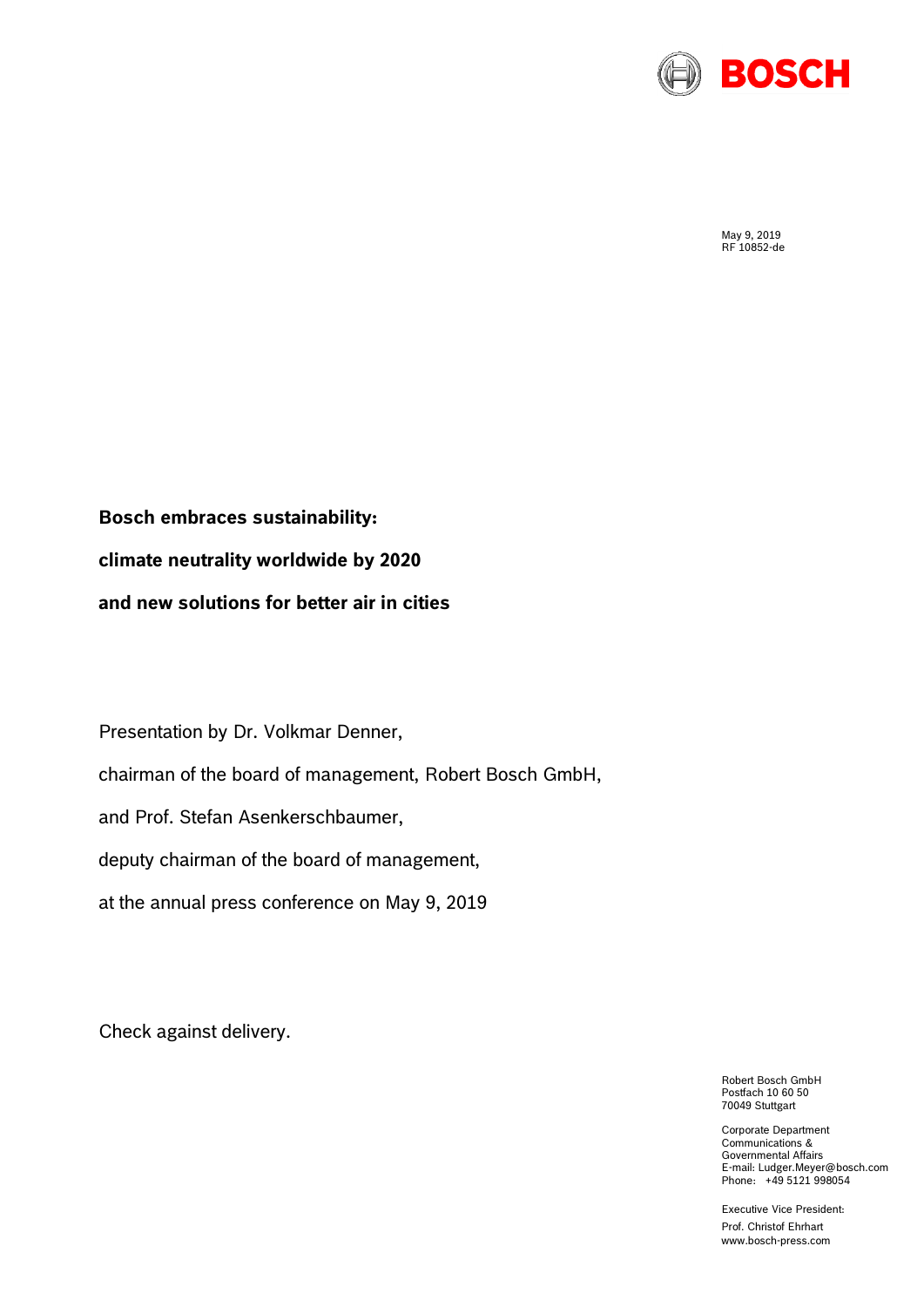There are images, ladies and gentlemen…

...that can change how we see the world. So it was almost exactly 50 years ago with the *Earthrise* photo, which shows the Earth peeking out from beyond the lunar surface. More than anything else, it is an image of the vulnerability of our blue planet. Its effects continue to be felt to this day – up to and including this annual press conference, to which I wish to welcome you.

More than ever, we're concerned with the question of what companies can do to prevent our blue planet from overheating. Specifically, we want to quickly reduce a certain number to zero: the 3.3 million metric tons of  $CO<sub>2</sub>$  emissions Bosch produces every year. For the continued existence of our civilization and of our economic system, climate action is a crucial undertaking. Companies like Bosch must also act without delay. Today, therefore, we would like to announce our own corporate moonshot project. By 2020, all Bosch locations worldwide will be completely carbon neutral. Let me be clear: I mean that all our locations worldwide, not just German plants or new buildings, will effectively never again leave a carbon footprint. In a little over one year, we will be the first major industrial enterprise to achieve this ambitious goal.

Climate change is not science fiction. It's really happening. But all too often, the grand goal of climate action is seen as just a long-term aspiration – one that, when it comes down to it, should not cost our generation anything. Bosch is taking a different view, and swiftly and boldly investing in the future of our blue planet, and thus in its own future as well. Put simply, we will be spending a billion euros on carbon neutralization by 2030. Global warming is not something that will miraculously solve itself by the end of the century thanks to the power of wishful thinking.

Such a "happily ever after" scenario will not materialize if energy consumption and  $CO<sub>2</sub>$  emissions continue to set new records, such as those just confirmed by the International Energy Agency for 2018. Climate action certainly requires staying power, but equally it calls for immediate measures – and last but not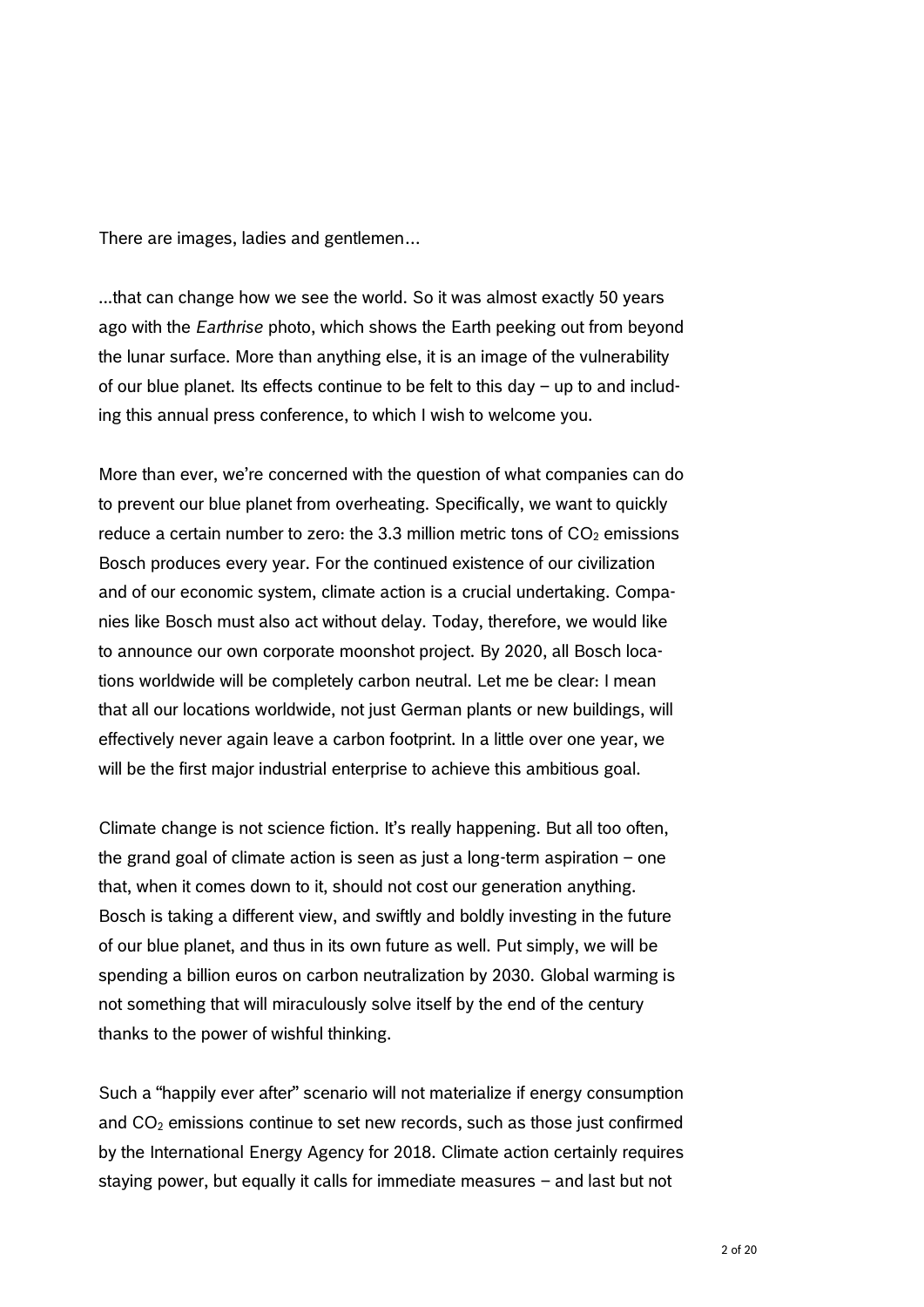least it needs the determination of companies like Bosch to aim for carbon neutrality, not at some distant point in the future, but here and now.

- However, environmental protection is about more than climate action. I will also be addressing Bosch's efforts to improve urban air quality as part of my strategy overview. We see ourselves as having responsibility that is both global and local.
- First, however, let us look back at Bosch's financial performance over the past business year. Despite a cooling economy, Bosch sales and result once again reached record levels in 2018.
- Our sales and result forecasts for the current business year are cautious. The economic outlook for 2019 is subdued. In addition, there are growing risks from trade barriers across the globe.

Mr. Asenkerschbaumer will now discuss Bosch's business performance this year and last in more detail.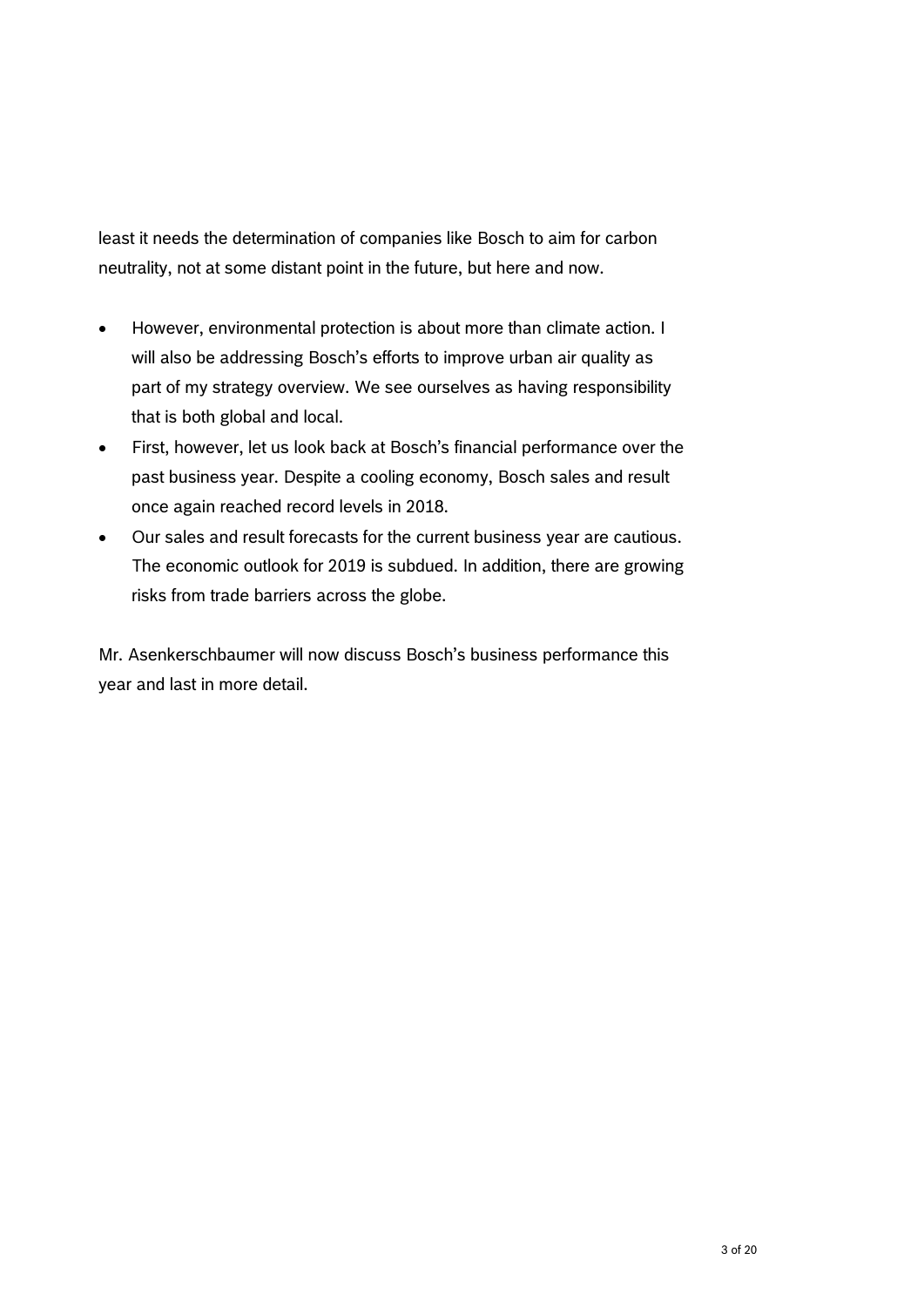# **The business situation of the Bosch Group: Good progress in 2018, subdued outlook for 2019**

Ladies and gentlemen,

I would now like to walk you through the key financial figures. As Mr. Denner said, our company developed well overall in 2018, despite an ever stronger headwind in the automotive market, which is currently gathering force.

First of all, let's take a look at last year's macroeconomic conditions:

- On average for the year, the global economy developed better than expected in 2018. Global GDP grew by 3.2 percent, almost as much as in 2017. However, the global economy slowed down as the year progressed.
- Moreover, the development of worldwide automotive production was already much less positive in 2018. We had expected slight growth here, but in fact production fell by around 1 percent to 97.3 million vehicles. One important factor was the slump in automotive production in China, the first time this had happened in decades.
- By comparison, mechanical engineering experienced a robust recovery, even if here, too, there was less momentum than in the previous year.
- The growth in global private consumption was at a level similar to last year's, although it lagged behind expectations, particularly in China.
- In addition, the growth in global construction activity decreased slightly year on year.

Against this backdrop, Bosch Group sales developed well. Without consolidation effects, we were able to increase sales by 2.2 percent to 78.5 billion euros; after adjusting for exchange-rate effects, this figure is 5 percent. Accordingly, once adjusted for exchange-rate effects, sales growth exceeded our forecast. The consolidation effects of 1.3 billion euros mainly relate to the carve-out of the former Starter Motors and Generators division at the end of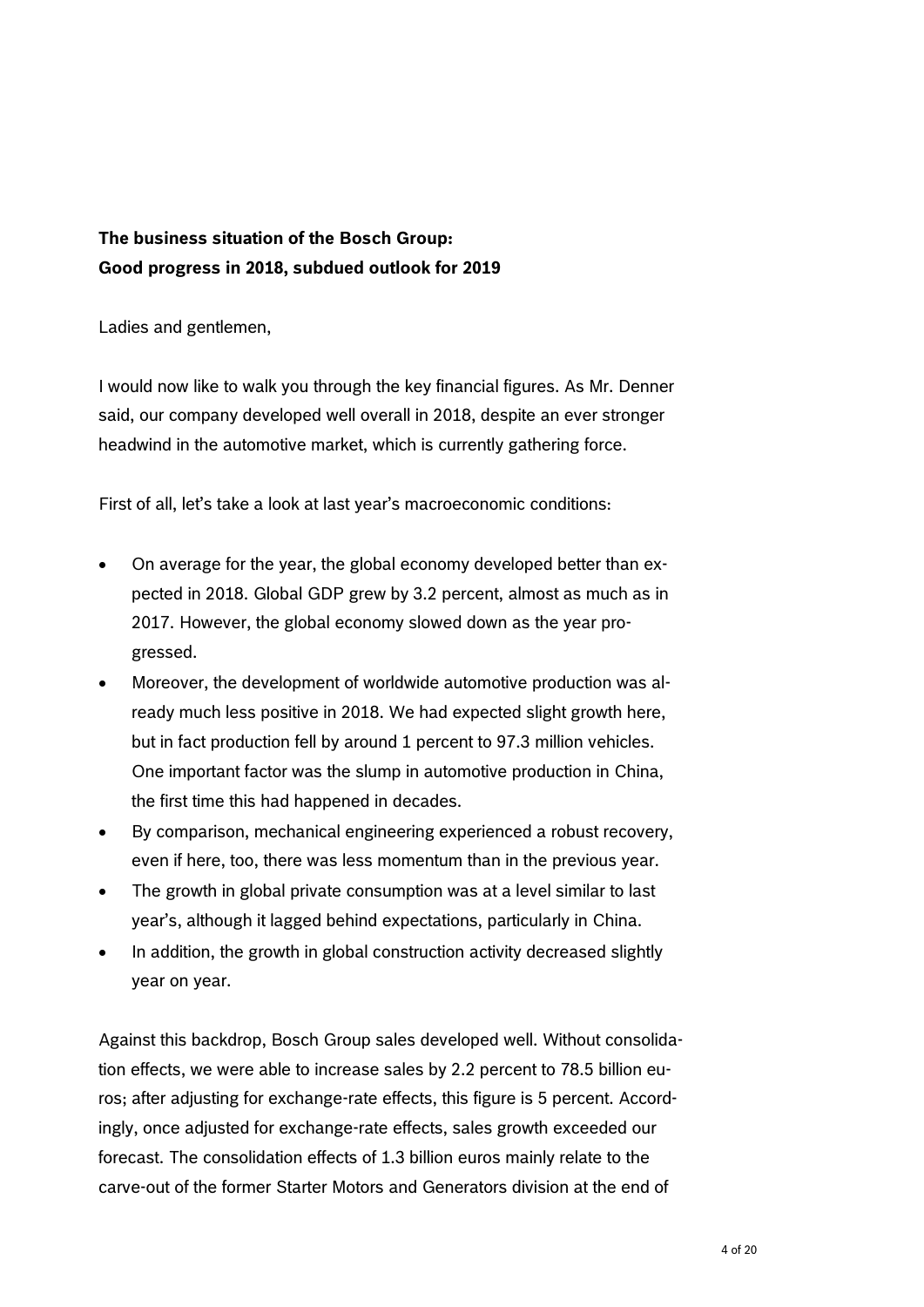2017. In addition, the exchange-rate burdens of 2.1 billion euros in 2018 were far above average. If we include consolidation effects, sales increased by 0.5 percent; adjusted for exchange-rate effects, the increase was 3.2 percent.

How was performance by business sector and region? Again, the most significant figure is growth adjusted for consolidation effects.

In these terms, our largest business sector Mobility Solutions increased its sales by 3.5 percent to 47.6 billion euros; or by 5.8 percent after adjusting for exchange-rate effects. This positive result was achieved despite a challenging market environment, thanks to a variety of product successes ranging from systems and components for exhaust-gas treatment, transmission technology, and driver assistance systems to attractive solutions for e-bikes, motorcycles, and commercial and off-highway vehicles. But we too felt the considerable slowdown in automotive production in China; on top of this, powertrain technology was affected by the continued decline in the proportion of newly registered diesel vehicles in Europe.

The Industrial Technology business sector was very successful, increasing its sales by 8.8 percent to 7.4 billion euros; after adjusting for exchange-rate effects, this was a double-digit increase of 11.7 percent. This growth was driven by the Drive and Control Technology division, which developed very well following a successful realignment. Connected Industry 4.0 solutions also played an important role. As reported, after intensively and thoroughly considering all strategic options, we have decided to sell our packaging machinery business. The divestment process is currently underway.

In Consumer Goods, performance was modest. Sales fell by 3.1 percent to 17.8 billion euros; after adjusting for exchange-rate effects, they increased slightly, by 0.7 percent. BSH Hausgeräte was hit somewhat harder than Power Tools by the decline in sales and by exchange-rate effects, which were particularly pronounced in this business sector. By contrast, the Energy and Building Technology business sector continues to grow, with sales rising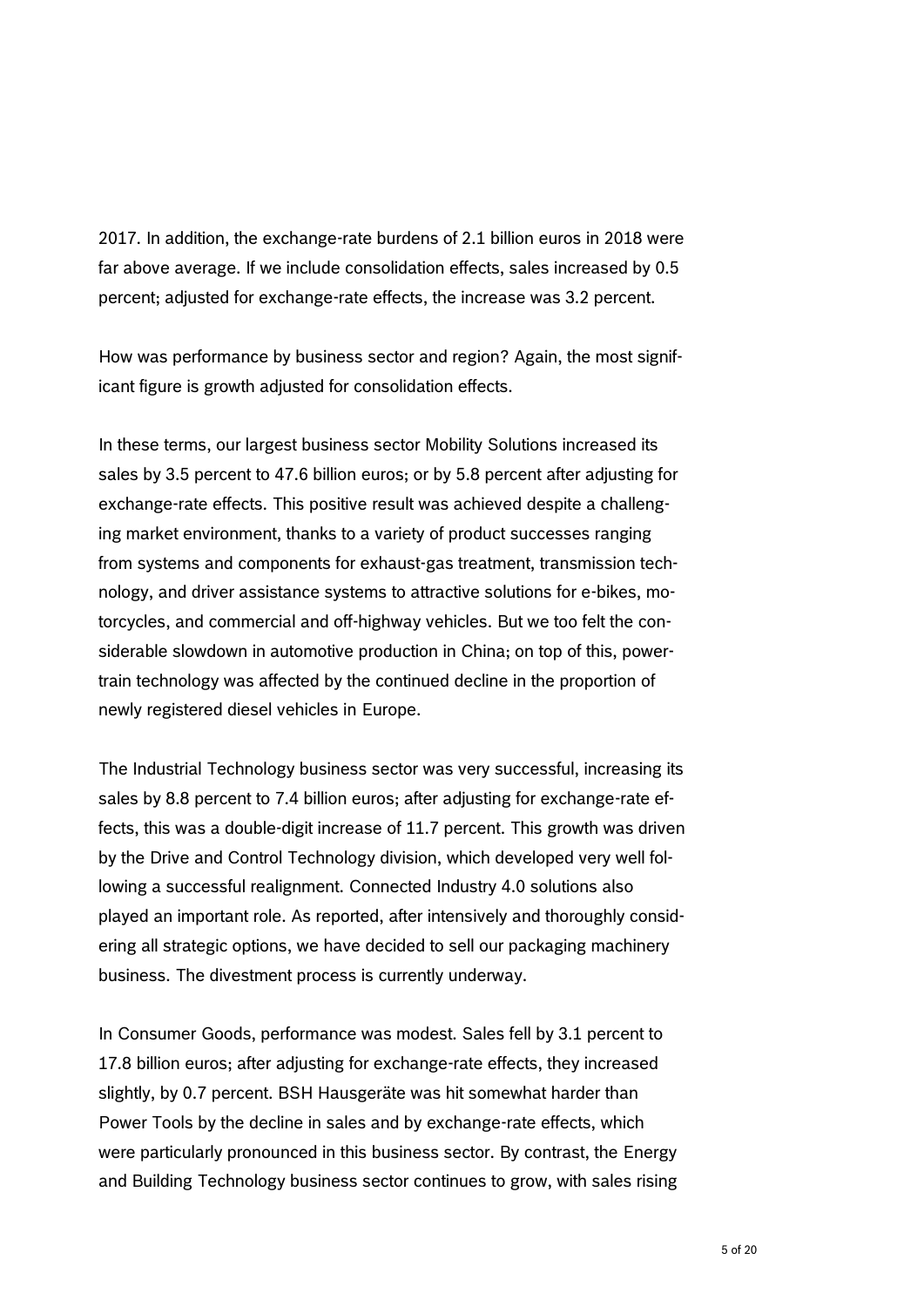in 2018 by 2.4 percent to 5.6 billion euros, or by 5.1 percent when adjusted for exchange-rate effects.

Business performance also varied widely by region. Sales growth was encouraging in Europe, increasing by 3.3 percent, or 4.8 percent after adjusting for exchange-rate effects. If we take the exchange rate-adjusted growth figures as the basis, then the Americas grew the fastest. Our sales in North America rose 2.7 percent to 12.3 billion euros, or by as much as 7.4 percent after adjusting for exchange-rate effects. In South America, business also recovered with exchange rate-adjusted sales growth of 11.6 percent. Nominally, however, sales fell again by 6.2 percent to 1.4 billion euros. With an increase of 0.7 percent to 23.4 billion euros, and of 3.7 percent after adjusting for exchange-rate effects, growth in Asia Pacific including Africa has slowed considerably compared to previous years. A main reason for this is the weak development in China, where automotive production fell in 2018 for the first time in roughly two decades – and by a hefty 4 percent at that. In Africa, incidentally, we managed to surpass 500 million euros in sales, partly on account of the complete takeover of a Bosch Rexroth joint venture in South Africa.

Despite the falloff in automotive production and substantial upfront investments in areas of future importance – whether in the form of research and development spending or capital expenditure – we again managed to increase our result from operations year on year, from what was already a high level. In the Bosch Group, we generated an EBIT from operations of 5.5 billion euros in 2018 compared to 5.3 billion euros the previous year, and an EBIT margin from operations of 7.0 percent compared to 6.8 percent the previous year. As in previous years, the impact from depreciation and amortization in connection with the full acquisition of the former joint ventures BSH Hausgeräte and Automotive Steering in 2015 has not been not factored into the result from operations.

The EBIT reported in the statement of income also rose to 5.5 billion euros, compared with 4.9 billion euros the previous year. This is also due to a non-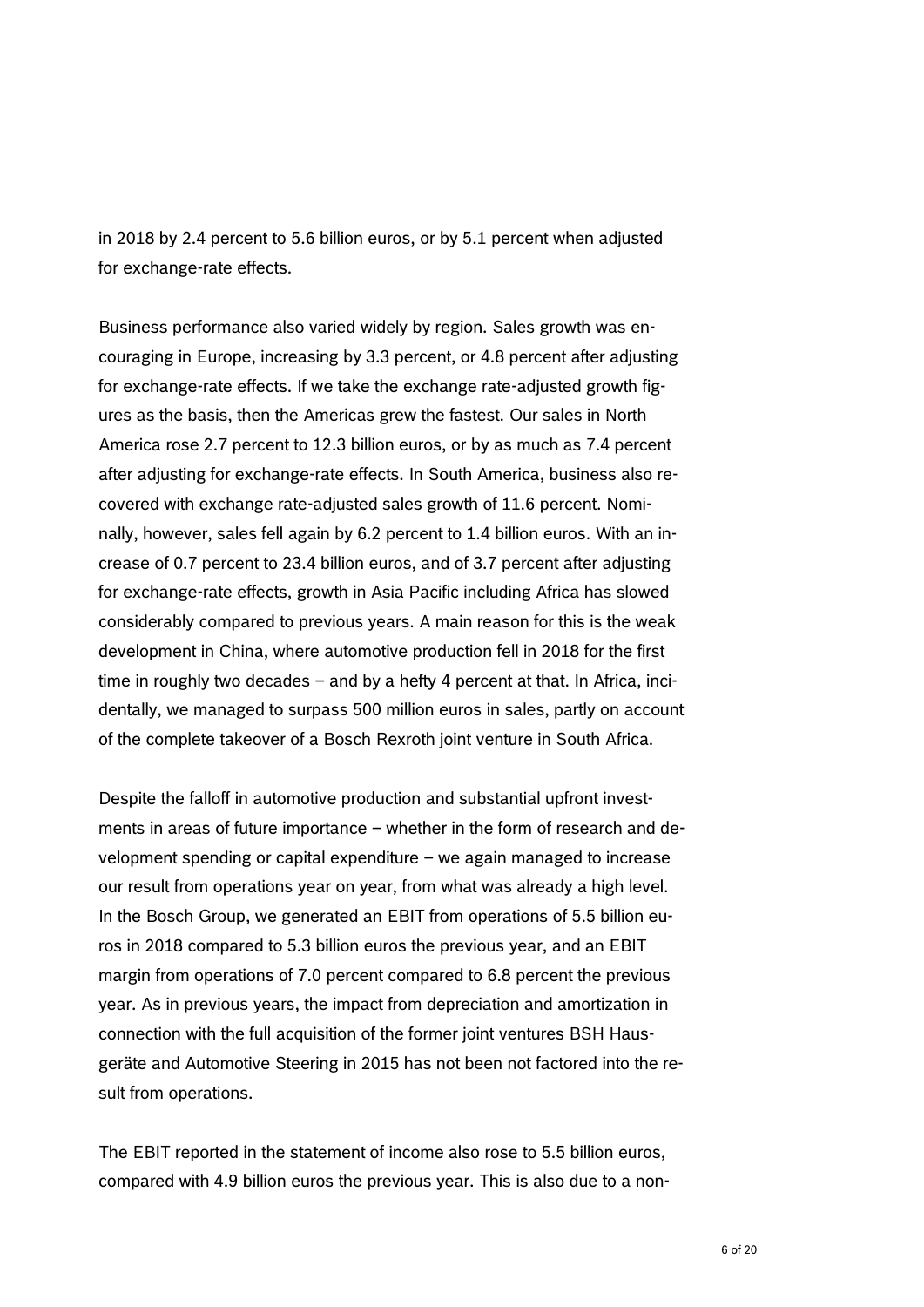recurring extraordinary effect resulting from a change in accounting standards, and more specifically to the changed reporting of the company pension scheme with regard to additional benefits in the event of disability or death. The good result also led to a further increase in the equity ratio to 47 percent from the previous year's already high level of 46 percent.

Moreover, all business sectors contributed to the good result from operations. In Mobility Solutions, EBIT from operations amounted to some 3.4 billion euros. Despite heavy upfront investments, this matched the previous year's level, while the margin from operations was slightly below the previous year's level. Industrial Technology saw its EBIT rise sharply to around 630 million euros and its margin increase to over 8 percent. Despite the drop in sales, the Consumer Goods business sector was able to achieve high levels for both result and margin, with 1.4 billion euros and 7.8 percent respectively. Energy and Building Technology achieved a result on a par with the previous year's level.

Moving on to research and development spending, we once again increased our upfront investments substantially in 2018. However, a portion of that – the development work charged directly to customers – is no longer recorded as development cost. Under the revised IFRS accounting standards that apply to the 2018 financial statements, this is now disclosed under cost of sales. But to give you an idea nonetheless: if the same standards had applied, our research and development expenditure would have increased by some 300 million euros to approximately 7.3 billion euros. Under the new accounting standard, research and development cost for 2018 amounts to 6 billion euros. The Mobility Solutions business sector accounted for three-quarters of our research and development spending. Key areas for upfront investments in this sector are electrification, automated driving, display and infotainment systems, and sensors.

Our comprehensive upfront investments in the future are also apparent in our capital expenditure, which rose significantly to 4.9 billion euros compared to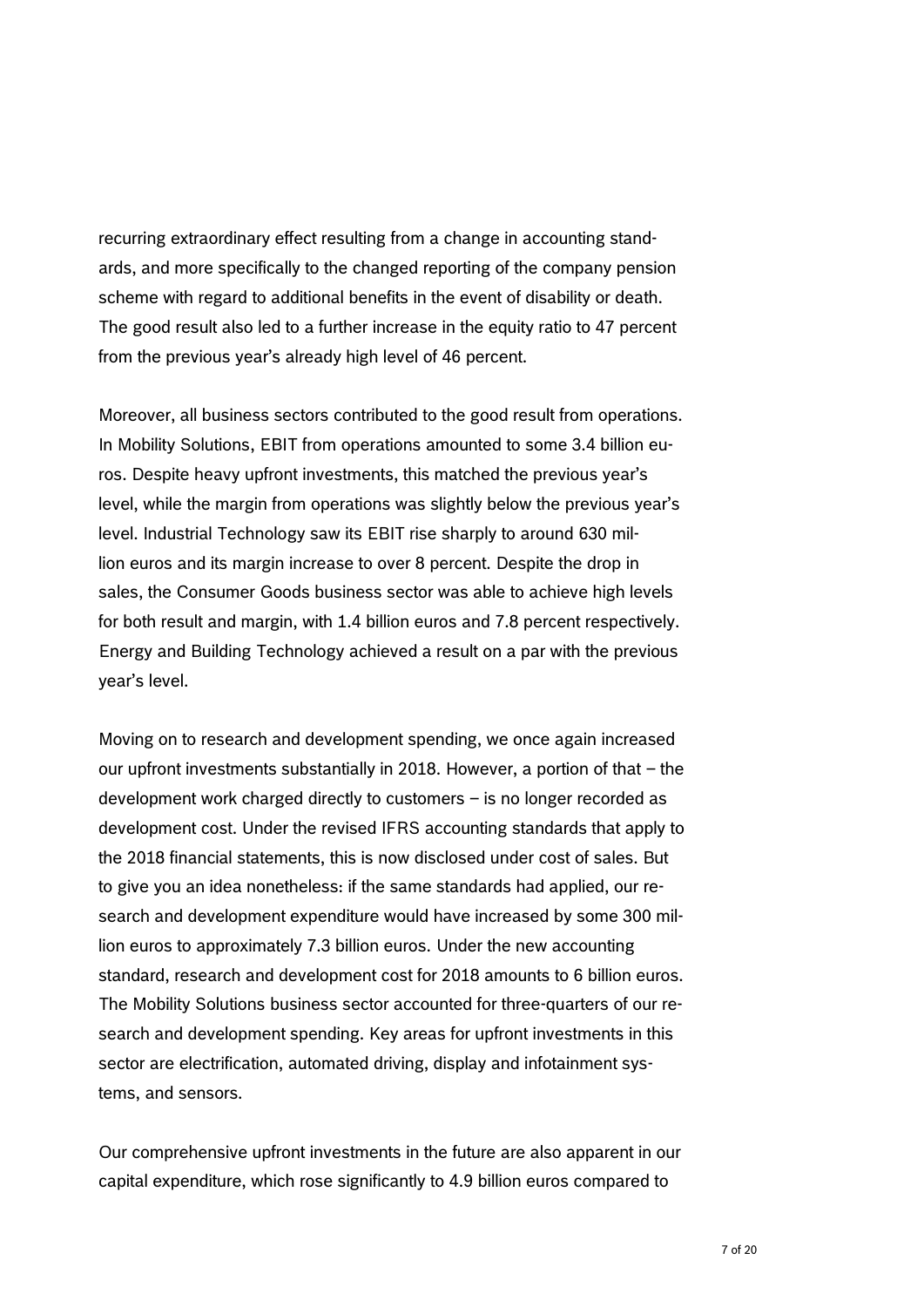4.3 billion euros the previous year. The increase in capital expenditure in the Mobility Solutions business sector was particularly pronounced. The main focus areas were electromobility, automated driving, and our new wafer fab for 300-mm technology in Dresden.

So much for the good business year in 2018. The outlook for 2019 is decidedly more subdued.

We are skeptical about the prospects not only for the global economy, but also for most of our major market segments. Only in global construction activity do we expect the rate of growth to remain unchanged, albeit with regional differences. Accordingly, we are expecting growth of global GDP growth to slow considerably in 2019, to just 2.3 percent. In addition, the risks posed by the worldwide trade disputes, the high levels of debt in major European countries, and the Brexit situation remain high.

Particularly affected by the economic slowdown is our largest market, the automotive sector. We expect automotive production to fall by 3 percent to 94.7 million vehicles. This will be the first time that production figures have contracted in two successive years since the financial crisis. In fact, figures will probably drop below 2016 levels. This trend affects all regions. In Asia, another sharp decline in China and much slower growth in India will play a major role. But in Europe and especially in Germany, we expect automotive production to decrease considerably. In North America, we expect production to be slightly weaker.

At Bosch, we are also feeling the effects of this business climate. In the first three months of 2019, Bosch Group sales were nearly on a par with the previous year. For the year as a whole, we currently expect sales to be slightly better than the previous year. EBIT margin from operations should be some 6 percent – partly due to substantial upfront investments in areas of future im-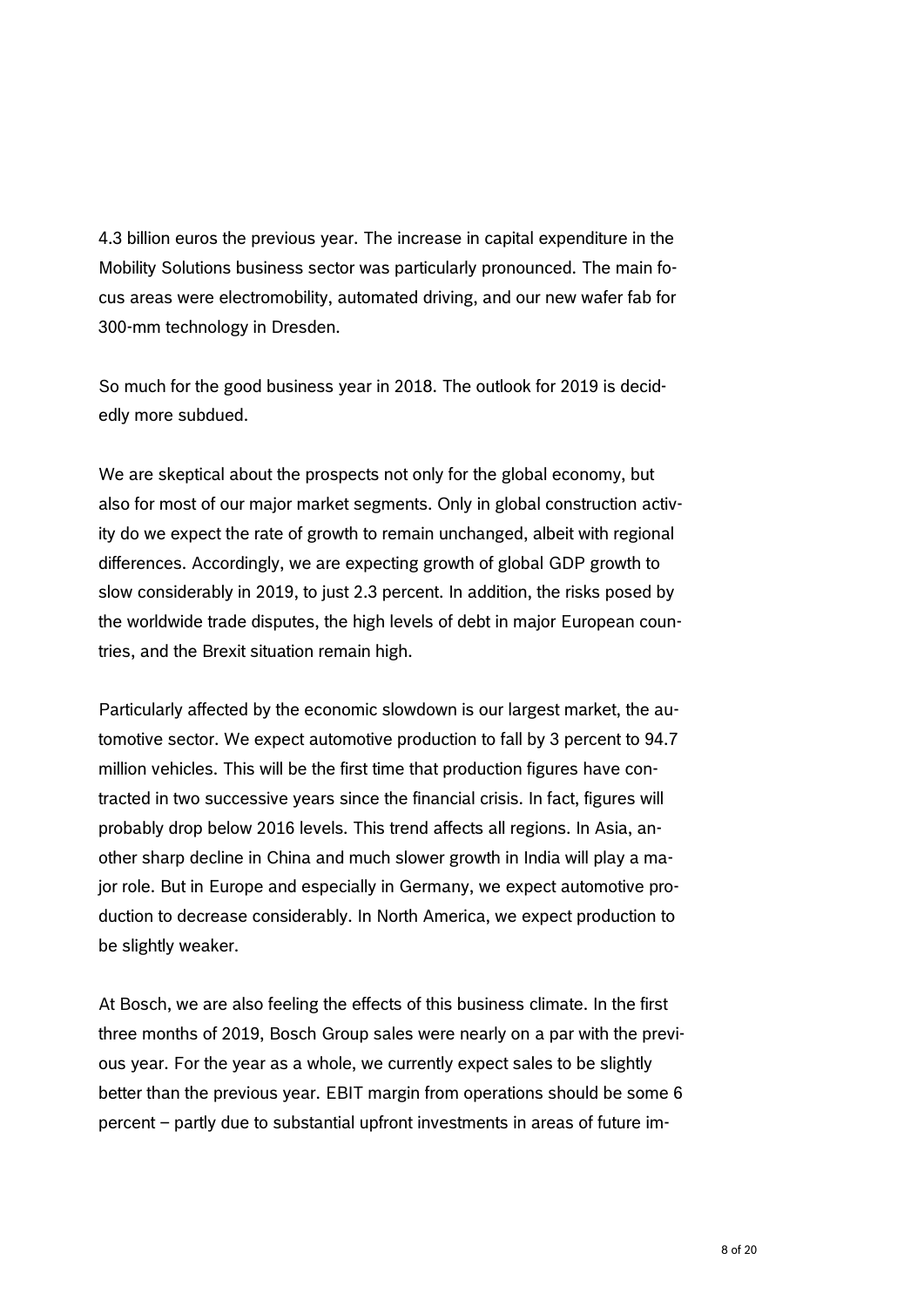portance, but also due to the costs associated with our company's transformation. And speaking of "the future," I would like to hand over to Mr. Denner again.

### **Bosch strategy and logic: "Invented for life"**

...Thank you, Mr. Asenkerschbaumer. In my remarks about Bosch strategy, I will show just how serious we are about our "Invented for life" imperative. We firmly believe that we can make the world a better place with more technology. And environmental questions also call for technological answers. Even when faced with negative consequences of technology, such as the risk of accidents on our roads, we respond positively with new and improved technical solutions. That is the logic of Bosch – and the best thing an innovative company can do.

Specifically, we are currently focusing on two topics:

- First, the issue of climate change is becoming more pressing than ever before. Rising sea levels, extreme weather conditions, droughts, flooding – I don't need to spell out the foreseeable consequences of climate change here. But this much I will say: they endanger the stability of our world. A company like Bosch, which wants to improve people's lives with technology, cannot ignore this. Consequently, we are taking a fast route to carbon neutrality in all our locations worldwide.
- As well as climate action, Bosch wants to make a contribution to air quality – and that is my second sustainability topic. A lot of things have improved over the past decades, yet the WHO still cites air pollution as the greatest environmental threat to human health. According to the OECD, it also causes major economic damage: health costs in particular are set to increase worldwide from 21 billion dollars at present to 176 billion dollars by 2060. Studies like these assume that no progress will be made, but this makes us want to do even more. Confirmation for this point of view comes in the form of the recommendations made by the Leopoldina academy of sciences to the German federal government. It says that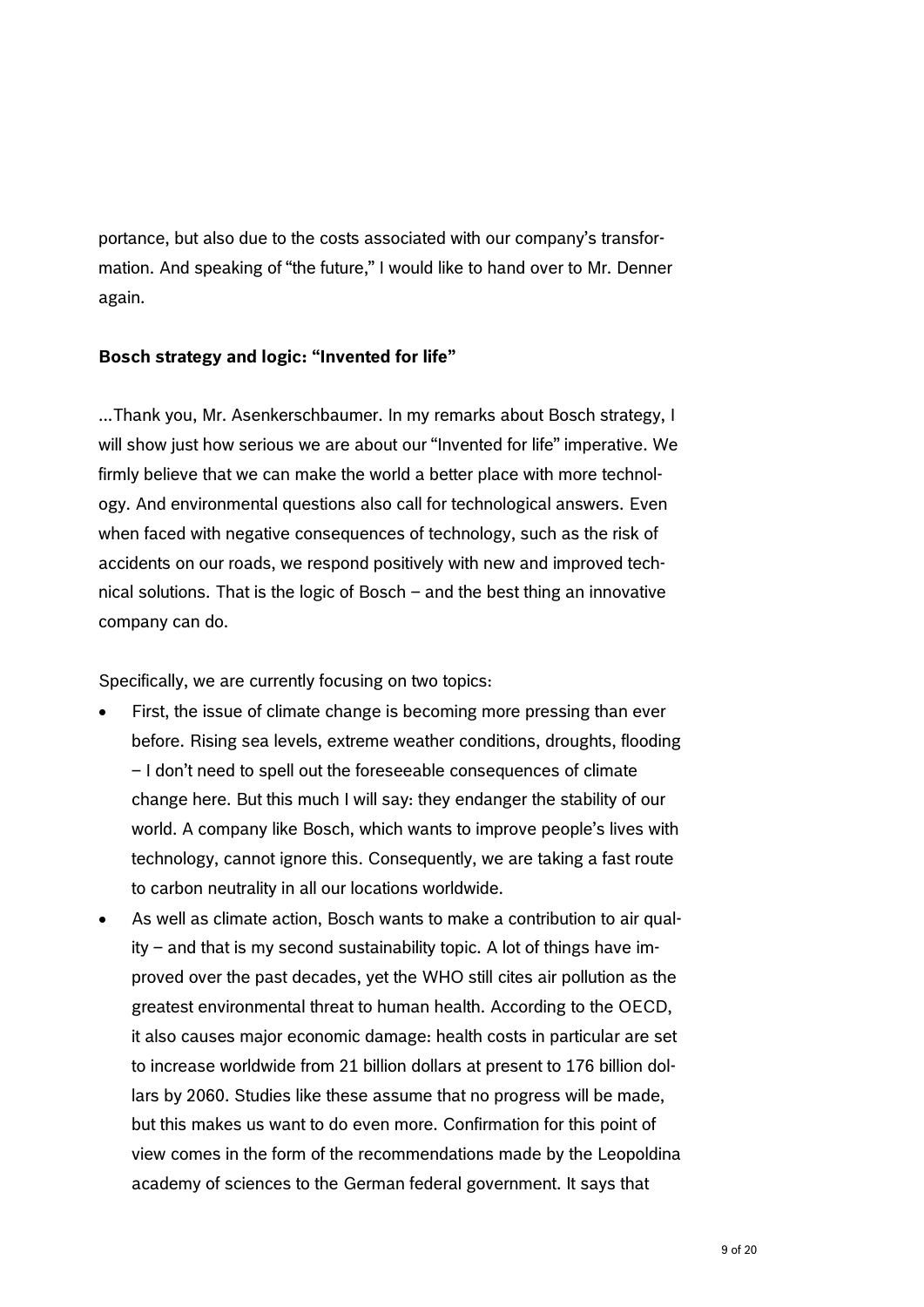driving bans fall short of the mark, and that what is really needed is a traffic sea-change.

# **Responsibility here and now: Bosch to become first carbon-neutral industrial enterprise by 2020**

But first, let us look at carbon dioxide, which is obviously not a contaminant in our air, but the principal greenhouse gas. Like no other topic, climate change epitomizes the ecological side of globalization. And hardly anything else is as symbolic of global responsibility as the Paris Climate Agreement. However, the temptations to shift responsibility are unmistakable – whether into the future, as the changes are in any case long term, or into other people's backyards – polluters who, either in fact or allegedly, emit more  $CO<sub>2</sub>$ . Bosch is countering this with its "here and now" approach.

Climate change waits for no one. We must respond in shorter timeframes to reach the Paris targets: limiting the temperature increase in the Earth's atmosphere to a maximum of 2 degrees Celsius by 2100, and if possible to 1.5 degrees, compared to pre-industrial levels. The latest special report by the Intergovernmental Panel on Climate Change (IPCC) calls us even more urgently to action. According to the report, the 1.5-degree target only has a chance of success if global energy consumption becomes carbon neutral by the middle of our century. It is precisely this carbon neutrality that Bosch wants to achieve – not in 2050, not in 2030, but in 2020. It wants to become the first industrial company with locations around the globe to accomplish this.

Why do we think we can do it? Well, partly because we have clearly exceeded all our  $CO<sub>2</sub>$ -reduction targets up to now. In 2007, Bosch undertook to reduce the  $CO<sub>2</sub>$  emissions of its locations by 20 percent relative to value added by 2020. We achieved this goal by 2014, in just half the time. So we decided to raise our target to a reduction of 35 percent. And we will achieve that, too. After all, last year the  $CO<sub>2</sub>$  emissions of our locations, measured as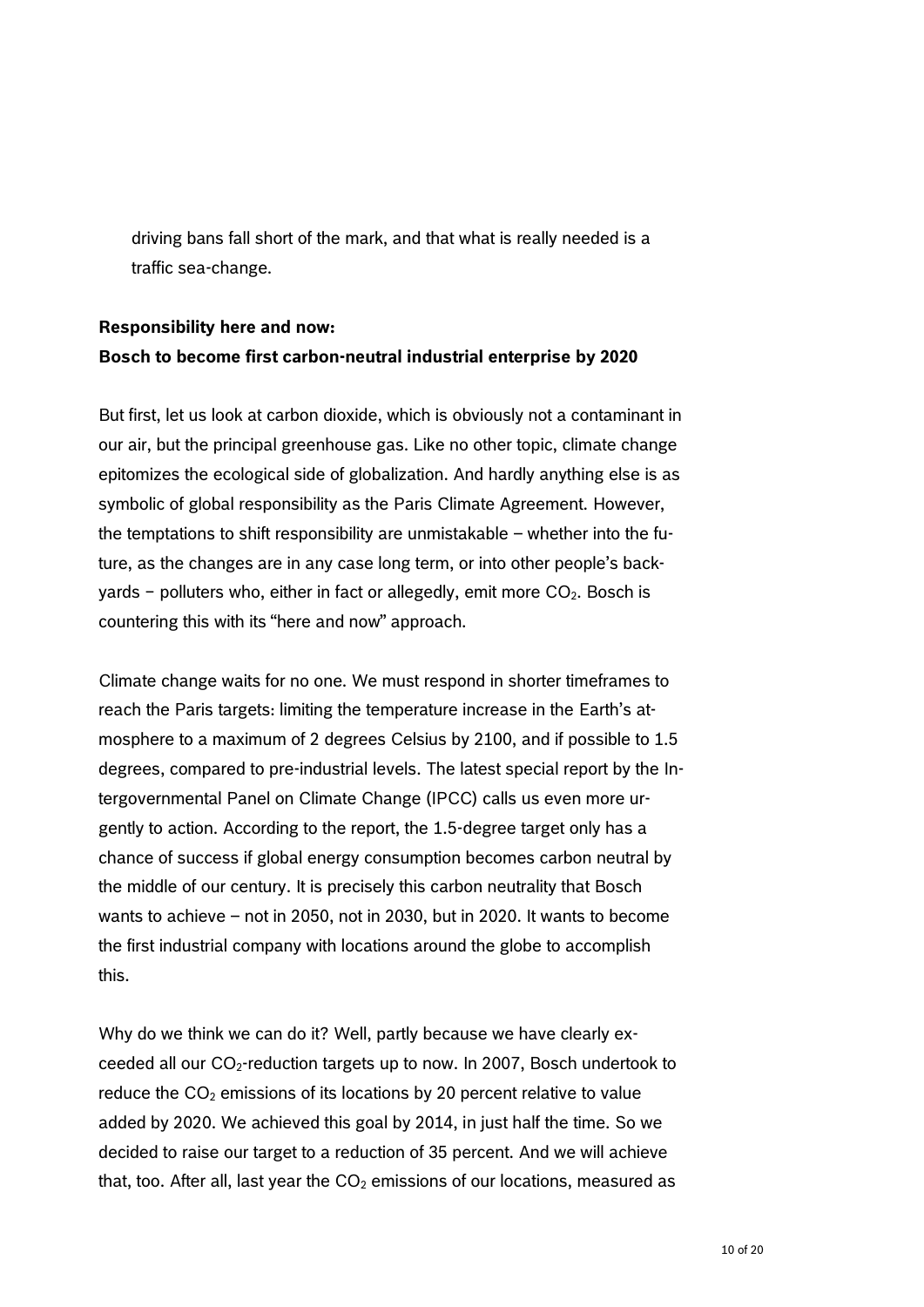a proportion of value added, were some 30 percent lower than the baseline value twelve years ago. The question that then arose was what we would do beyond 2020. Making all locations carbon neutral – we initially discussed this possibility with an eye to the next decade. But prompted by the latest IPCC special report, the scientific discussion grew more intense again. Against this backdrop, we moved up the deadline for Bosch's major climate-neutrality goal from 2030 to 2020. The calculations show that it is possible. So what are we waiting for?

### **Climate action is taking concrete shape: Rapid measures by 2020, further refinement by 2030**

Basically, we can apply four levers in striving for our goal: one, increase energy efficiency; two, expand our supply of green energy; three, procure more green electricity; and four, offset unavoidable  $CO<sub>2</sub>$  emissions. We will be moving the latter two levers more in the near future, and beyond next year, we will increase our use of the other two. This means that we can reach our major goal of carbon neutrality next year, but we won't then discontinue our efforts to achieve a transition to a green energy economy. Instead, we will further improve the quality of our climate action.

But what will we be doing up to 2020? We will be stepping up our energy-saving efforts right from the start, which I'll say more about in a moment. However, it is impossible to immediately and radically reduce Bosch's energy consumption – in 2018, it was around 7.8 terawatt hours, which is equivalent to the annual power consumption of all the private households in Berlin and Munich put together. But it is possible to completely neutralize the corresponding  $CO<sub>2</sub>$  emissions – some 3.3 million metric tons last year. We will be using two rafts of measures in particular to counterbalance these emissions next year:

 First, by buying in green electricity, we will be ensuring our energy mix is much greener than the current worldwide energy mix. According to our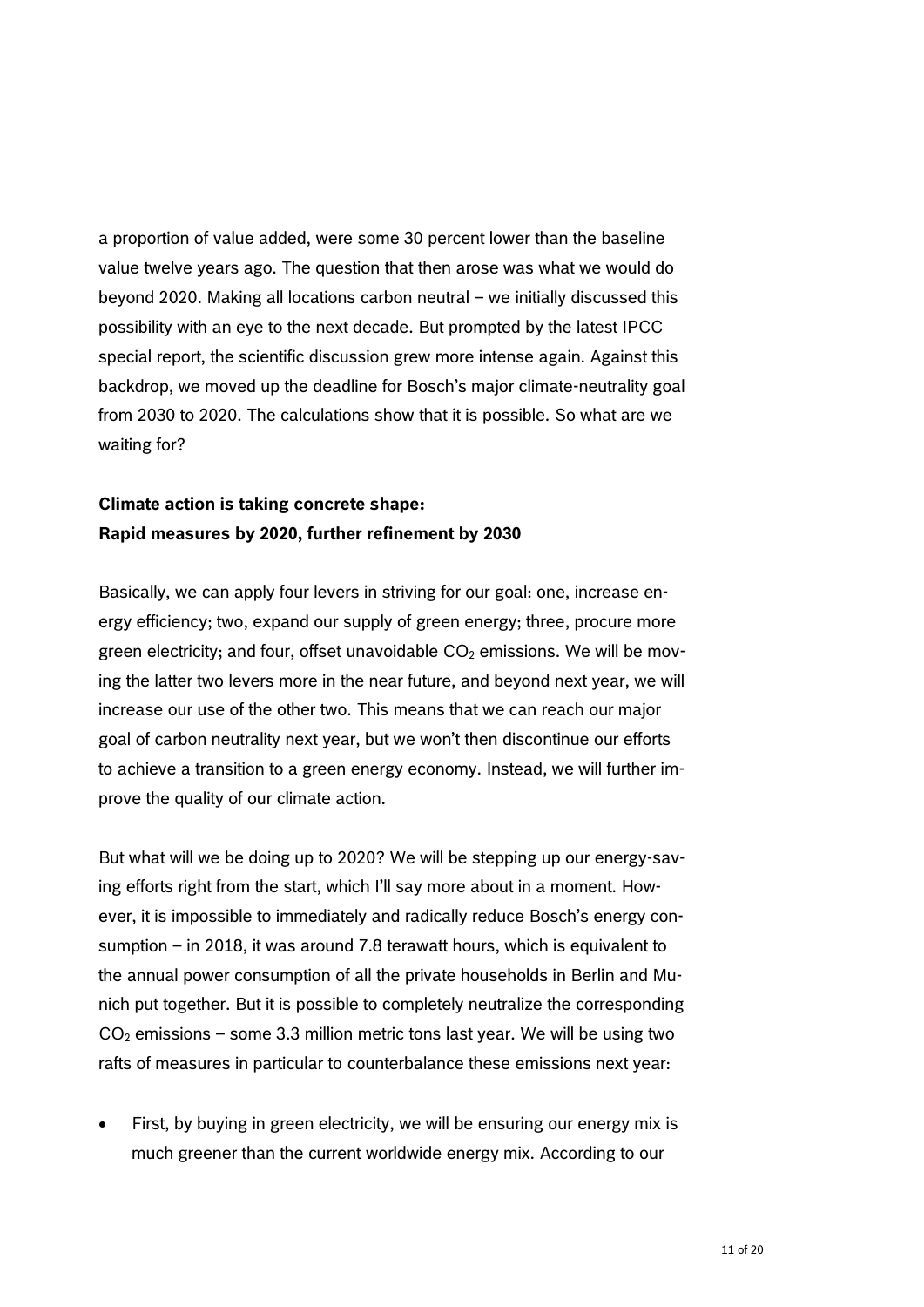plans, this bought-in energy will make up almost 40 percent of our energy consumption. And by green electricity, we mean sourced from existing solar or wind farms, and no fossil energy sources.

 Second, we will seek to offset just under 40 percent of our energy consumption. The reasoning behind this is clear: we are ensuring that the same amount of  $CO<sub>2</sub>$  emissions that is still unavoidable in a foundry, for example, is avoided somewhere else. Wind farms in the Philippines and the Caribbean, forest conservation in Africa, reforestation in Panama, taking emissions of the greenhouse gas methane and converting it into electricity – with measures like these, we are already offsetting all our natural gas consumption in Germany this year. Very importantly, these projects promote social as well as environmental development, and are certified by independent third parties according to strict standards.

It is above all these two levers that will bring Bosch's carbon footprint down to zero by 2020. But we're not stopping there: instead, in the years up to 2030, we'll be increasing the ecological quality of our carbon-neutrality measures. For example, we're planning to roll back the proportion of green electricity we buy in from existing plants. Instead, over the next decade, two other levers will come to the fore:

- First, we want to increase energy from renewables as a proportion of our power consumption to as much as 40 percent. To this end, we're also expanding our own photovoltaic plants – indeed, recently we built the largest plant of this kind in the Indian automotive industry at our Nashik site. In total, the installed capacity of our on-site renewable energy supply will increase tenfold by 2030. In addition, we're backing "new clean power." That means we are concluding long-term, exclusive supplier contracts with new wind and solar farms. We're also seeking to sign such contracts outside Germany. In Mexico, we're already covering over 80 percent of our energy demand with such new clean power.
- Second, we're striving to cut energy consumption by 1.7 terawatt hours, more than a fifth of our current annual consumption, equivalent to the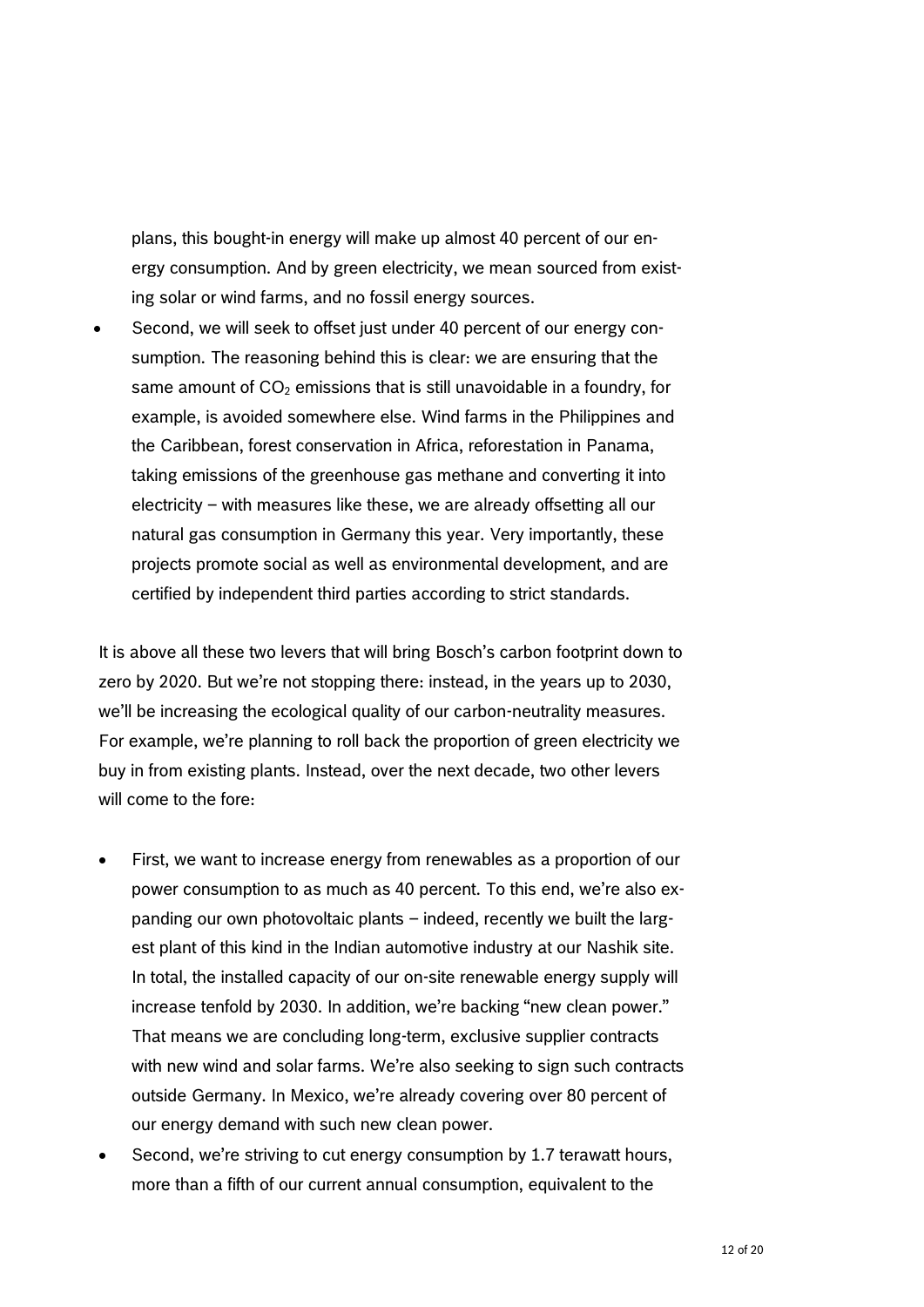power consumption of all private households in Cologne. Energy efficiency is hard work, but we will not stop once we reach carbon neutrality. On the contrary, our efforts are more ambitious than in earlier years, as we want to reduce energy consumption and  $CO<sub>2</sub>$  emissions in absolute terms and no longer just in relation to value added. We will therefore reduce our consumption by 1 to 2 percent each year up to 2030 – something we managed to do in 2018 with almost 500 energy-efficiency projects. We're well on our way, and it's worth noting that the significant progress we're making is coming from the cumulative effect of many small projects. These include measures like heat recovery and on-demand ventilation and cooling. Moreover, connectivity in manufacturing has now become a main driver of efficiency. We're already using the energy platform from our Industry 4.0 solutions portfolio in more than 30 plants around the globe. This allows the plants to monitor and control the power consumption of each individual machine. In Homburg, more than 10,000 measurement points are connected via the platform. The result on site: almost 5,000 metric tons of carbon dioxide have been saved over the past two years alone – a reduction of 11 percent. Because of the success of the solution internally, we're also marketing it externally.

Viewed systematically, two of our major strategic fields converge here: energy efficiency and connectivity. Energy efficiency has always been a driver of innovation at Bosch. Since the first oil crisis in 1973, energy-saving priorities have been at the forefront of our product development. At that time, we first launched our "3S" program to make driving safer, cleaner, and more economical, or "sicher, sauber, sparsam." That was the starting point of our "Invented for life" strategy, which is now the guiding principle for all the business sectors in our portfolio. When we tap the market of the connected world today, then we do so again with three S's – with know-how in sensors, software, and services. This also results in all kinds of efficiency solutions, and not least with regard to energy efficiency. It is precisely here that Bosch makes climate action technically feasible and commercially viable.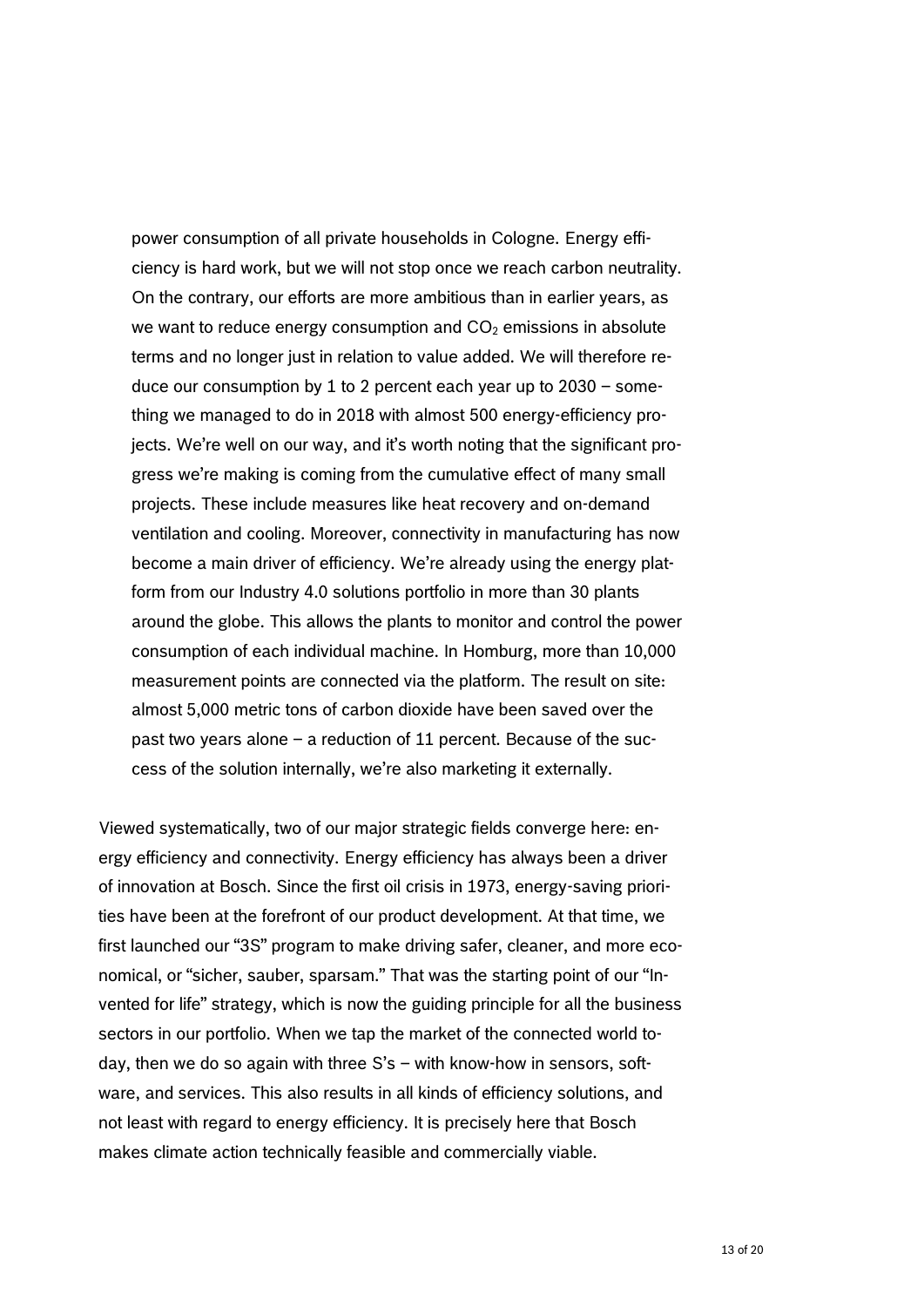### **Climate action pays off:**

### **energy efficiency makes environmental goals economically attainable**

There remains the question of how our efforts to achieve climate neutrality will pay off over the coming years. Once again, energy efficiency is key. There are three main points in particular in our model calculation up to 2030:

- First, we will incur added costs of a billion euros for buying in green power, offsetting CO2, and increasing our supply of renewable energy.
- Second, we will invest a billion euros in increasing our energy efficiency.
- Third, we will save a billion euros by virtue of increasing energy efficiency. After all, every kilowatt hour we do not consume avoids  $CO<sub>2</sub>$  and saves money at the same time. Ultimately, then, the cost of the carbonneutrality project will be reduced to one billion euros.

That said, we're very much aware that the value of climate action goes far beyond such considerations. The foremost of Bosch's values is future and result focus – and it is precisely this value that we're re-imagining and placing in a wider context. We think that a company like Bosch should also focus on the future of its environment. Whenever we forgo revenue, then it's generally in favor of upfront investments in research and development: that is, for the business of tomorrow. But climate action also needs upfront investments – this time for the future of our blue planet. And yet we're not splashing out wildly, as business sense and environmental action converge in the topic of energy efficiency. And one of the reasons why we're laying bare our calculations is because we hope that other companies will follow our example.

#### **Beyond the car hood:**

#### **Bosch works to improve air quality, also with new solutions for mobility**

Finally, ladies and gentlemen, climate action hinges on global efforts – but the air we breathe can only ever be improved locally. Nonetheless, the quality of air in cities around the globe is a no less pressing issue – and Bosch has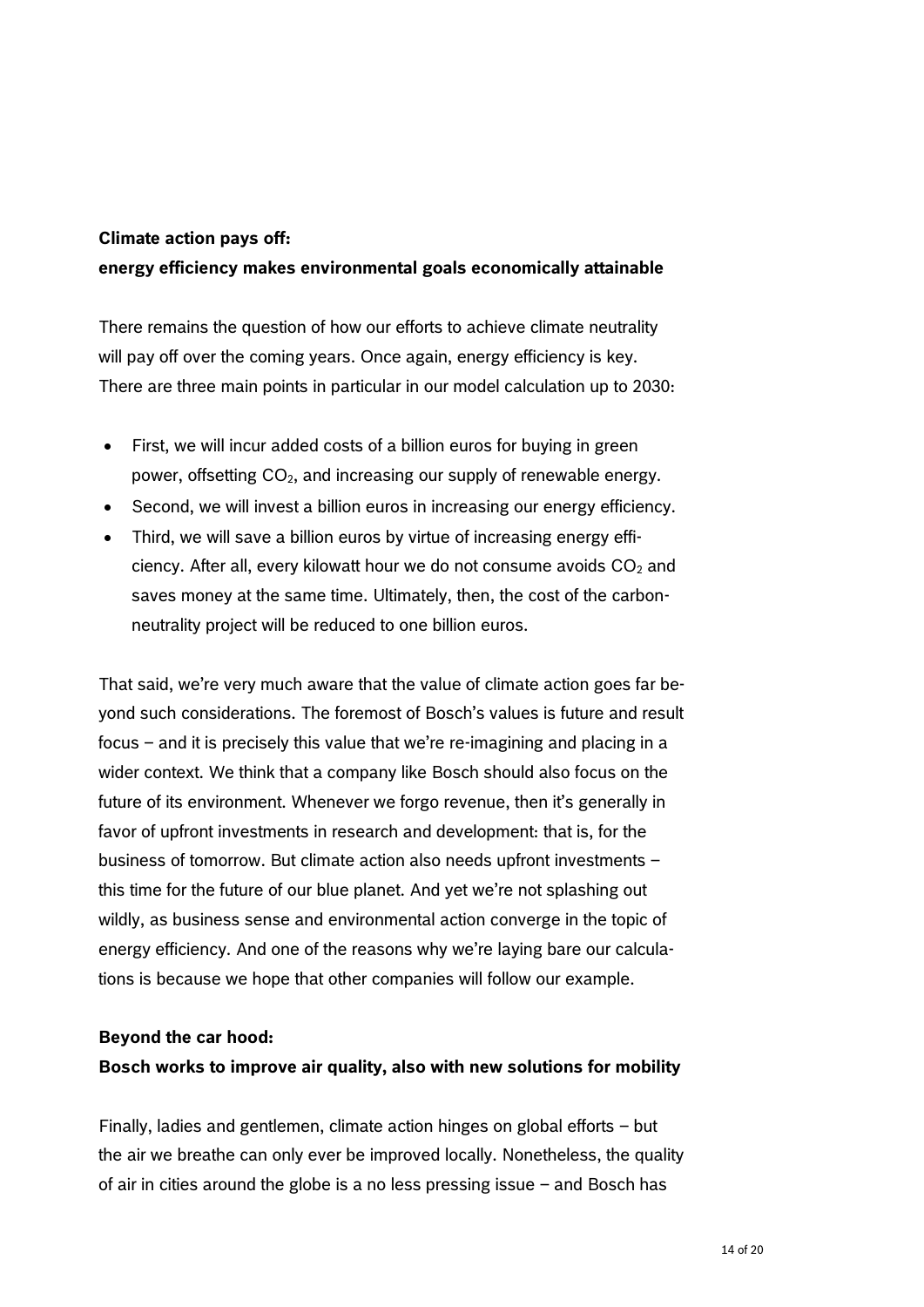things it can contribute, as I will show in my second topic. Last year at this point, we reported on our breakthrough in diesel technology. And we have further progress to show this year. At the same time, however, we're looking beyond the car's hood, working together with cities to develop clean air solutions that are aimed at road traffic as a whole.

But first of all, what progress have we made beneath the hood? We've made our breakthrough in diesel technology even more robust – bringing emission levels down even lower, including in critical driving situations. These advances are being incorporated into all customer projects for upcoming diesel vehicles. Even now, some of them feature in production vehicles, as is attested by 70 independent test reports: they state that 84 percent of newly tested diesel vehicles fall well within the emissions limits that will apply only as of next year. The emissions from modern internal-combustion engines will no longer make any appreciable contribution to air pollution in our cities. Particulate emissions are also no longer an issue – neither for diesel nor gasoline engines.

Nonetheless, we're continuing the work, which includes going above and beyond upcoming emissions standards. Although we estimate that around 25 percent of new cars and light commercial vehicles on the world's roads will be all-electric by 2030, the flipside of this is that some 75 percent will still have an internal-combustion engine on board. In addition, environmental legislation is getting tighter across the globe. This is serving to drive technological development. To this end, we're employing artificial intelligence as part of our approach – for example, to predictively control exhaust-gas treatment according to patterns in individual driving behavior. The growing legal requirements are also acting as a market driver. For example, exhaust-gas treatment and exhaust sensor technology are two growing business units at Bosch – they currently employ 3,500 associates worldwide and collectively generated sales of 2.3 billion euros in 2018. This figure is set to reach 3 billion euros by 2025.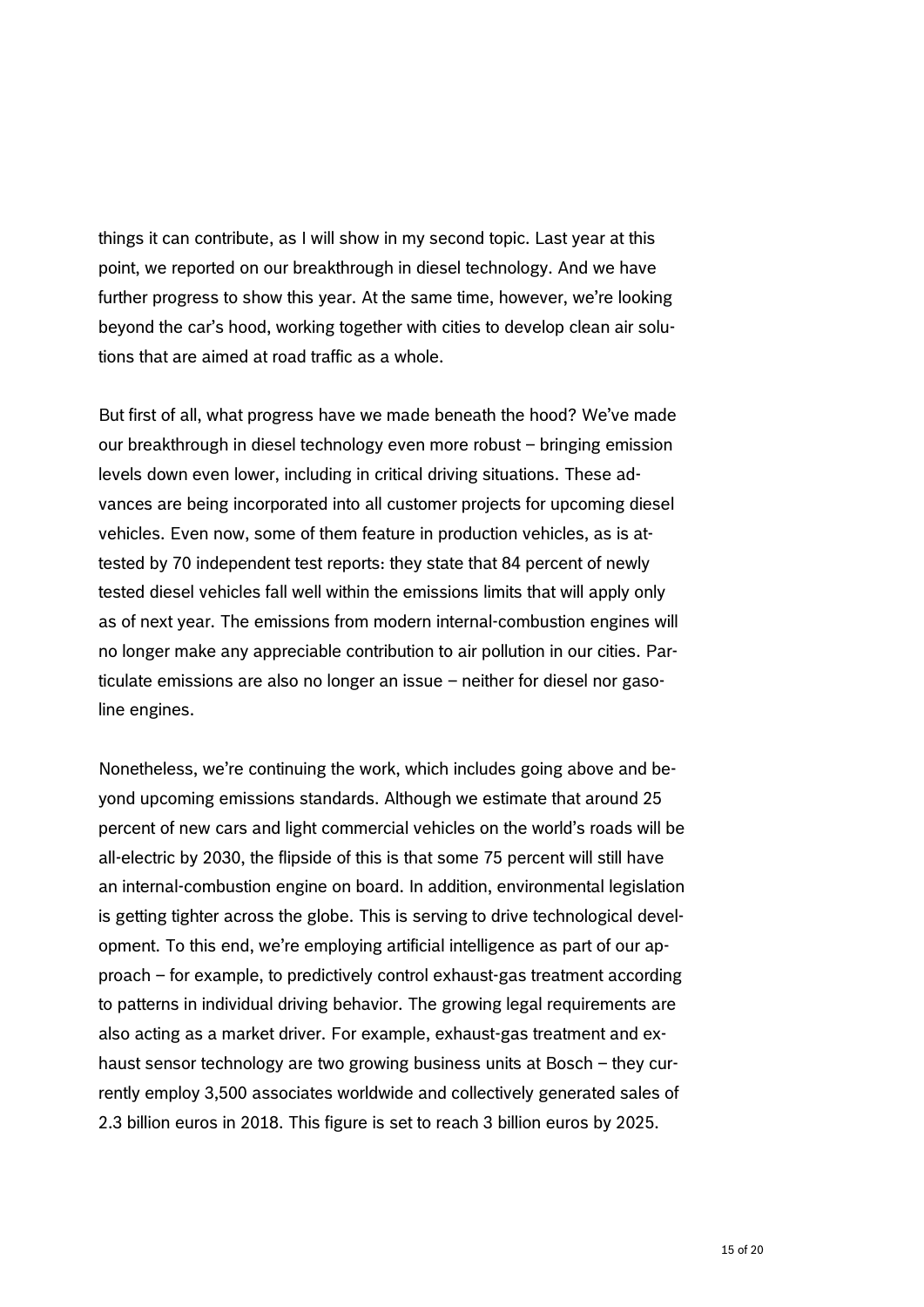With the expertise from these business units, we're now also developing mobile analyzer units to continuously measure urban air pollution. We're already testing them in the Stuttgart metropolitan area as well as in Paris and Marseille. In addition, we use the driving behavior of individual cars to draw reliable inferences from the vehicle fleet as a whole and thus derive the emissions for the current traffic situation. To do this, we work with simulation models. In the future, we want to gain a much better understanding of the relationship between emissions and air pollution: that is, between road traffic and the environment.

In the end, the question is how traffic needs to change to bring about an improvement in air quality. This is precisely what we want to determine with our analyzer units used in conjunction with the simulation models. For example, we've been able to demonstrate that steady traffic flows can lead to an almost 20 percent reduction in pollutants. In the future, it will be possible to create new services based on the data from mobile analyzer units. This can include things like high-resolution pollutant concentration maps, which would permit more precise traffic management. It is our goal to provide the necessary data and services. This is just one example of how we can improve the air quality in cities with a broader approach. Our vision is a smart city that will also be a clean city.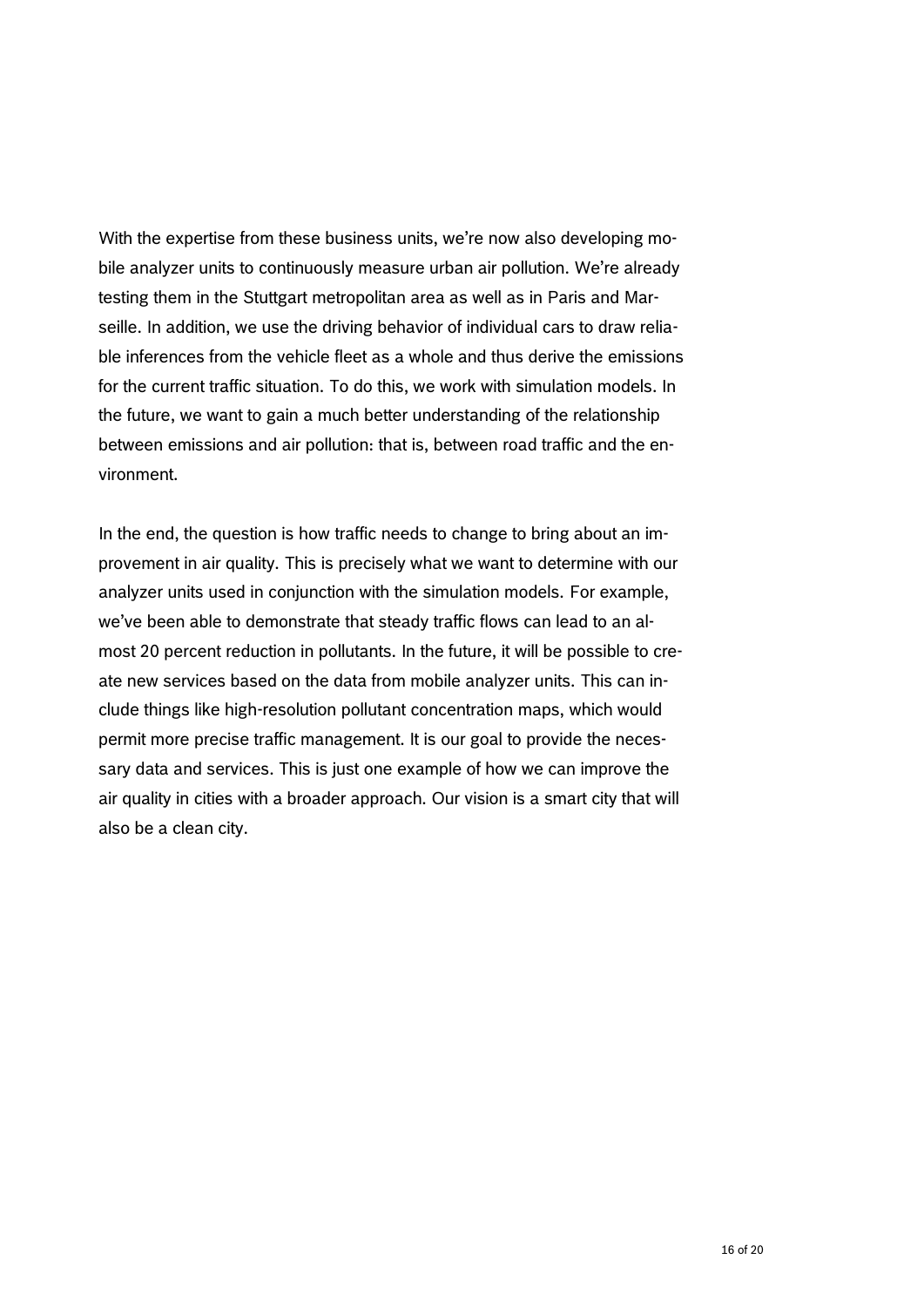## **Bike-leasing, ridesharing, telecommuting: Bosch associates in cities can leave their cars at home**

We recently set up a new project at Bosch to pursue the vision of near-zero air pollution from traffic. The project brings together what we're doing for air pollution in cities both beneath and beyond the car's hood – that is, the development of extremely low-pollutant powertrain technologies coupled with approaches to achieve steady traffic flows. Another pillar of the project is our company mobility management system. We may be automotive suppliers, but specifically in conurbations we help our associates leave their cars at home. This begins with shuttle buses that we run for our large locations – and incidentally not just in the Stuttgart region, but also in Brazil, China, India, and Turkey. It also encompasses new measures, such as those we are initially trialing in the Stuttgart metropolitan area. In addition, we have formed a Clean Air Alliance with other employers. Three examples show how we're changing the mobility of our associates:

- First, you don't need four wheels to get places quickly in conurbations. We offer our associates an attractive leasing model for bicycles and pedelecs and pay a subsidy for them.
- Second, we support telecommuting wherever possible. One in five associates in the Stuttgart metropolitan area works from home on average one day per week – that avoids trips to and from work and helps the environment and families alike.
- Third, we're bringing connectivity to commuting. We're already trialing the SPLT ridesharing platform in Mexico, and now we are introducing it in the Stuttgart metropolitan area, too. To begin with, the associates at our Reutlingen location have been able to use the ridesharing app since March. Harnessing connectivity for commuting is another effective way of reducing traffic.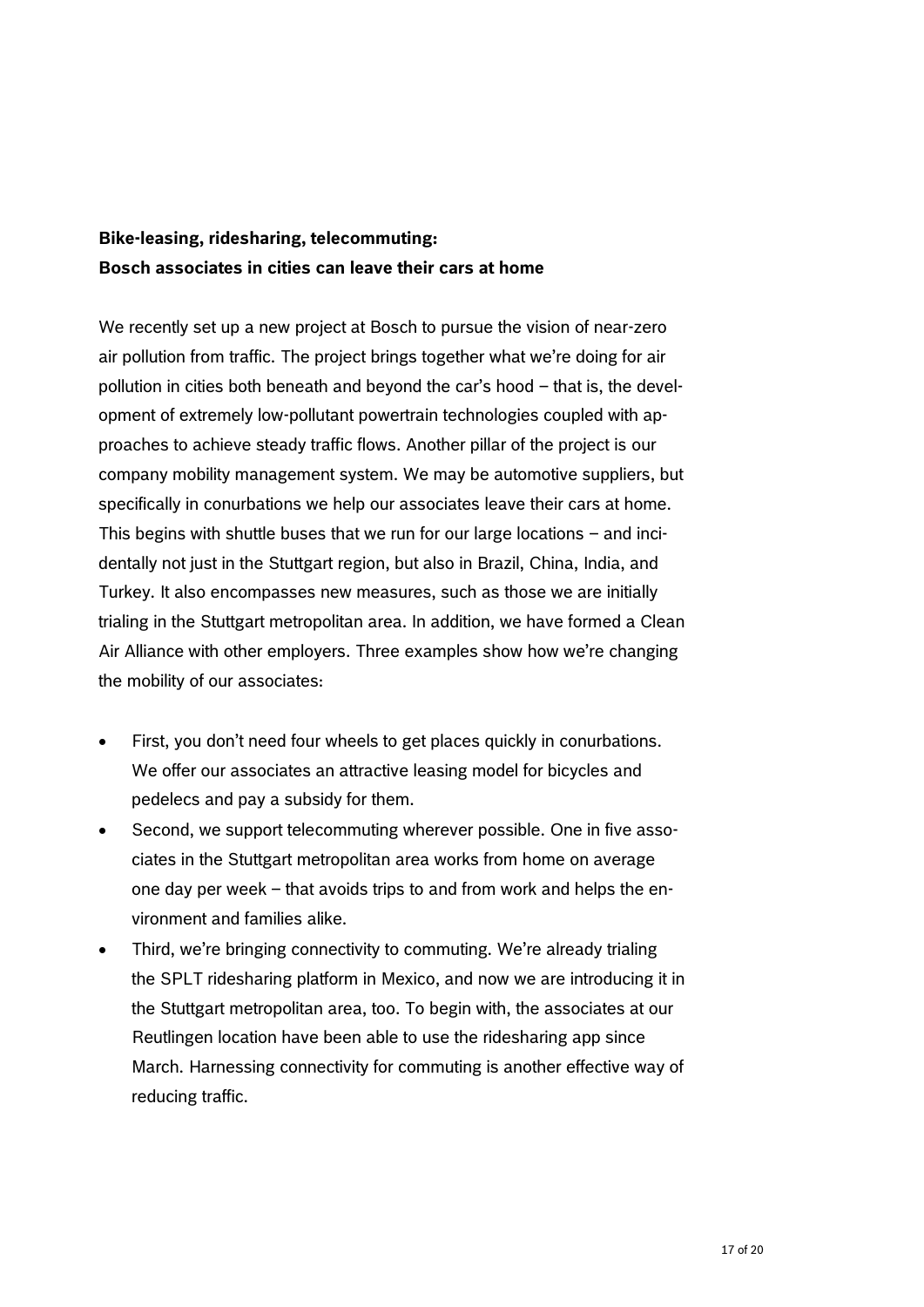# **The mobility of tomorrow also helps improve air quality: Bosch delivers progress in automated and electrified driving**

The last example suggests how we will take the progress we make in the mobility of the future and apply it toward the goal of improved air quality. Our engineers are working on three development paths – making driving not only connected, but automated and electrified as well. On these three strategic paths, we're making huge strides:

 First, automated driving – this also helps reduce consumption and emissions, already by virtue of the positive impact its steady driving speeds have on traffic flows. Above all, however, it can avoid one in every four accidents that result in injury, according to our accident researchers. So right from the start, we see that automation furthers sustainable mobility in two ways. We're pushing forward this development – with upfront investments totaling 4 billion euros by 2022, and with more than 5,000 engineers, twice as many as two years ago. This is a strong team that is already getting a front camera with artificial intelligence ready for production this year. The camera understands what it sees. Its artificial intelligence, for example, infers from a pedestrian's movement whether they are going to step out into the road or not, making the reaction times of automatic emergency braking even faster. Moreover, our developers are working together with Daimler on driverless robotaxis, such as the ones we will be testing in San José, California, before the year is out. It's very important here that legislation in Germany and Europe keeps pace with this rapid technological progress. Lawmakers must ensure that each subsequent level of automated driving functions is given the green light on European roads as well. In any case, the path to automation is already a commercial success. Its starting point is driver assistance, with which we'll also grow by 15 percent in 2019, with sales of around 2 billion euros. Sales of radar sensors alone will grow 20 percent this year, and those of video sensors by 30 percent. Technologically and commercially,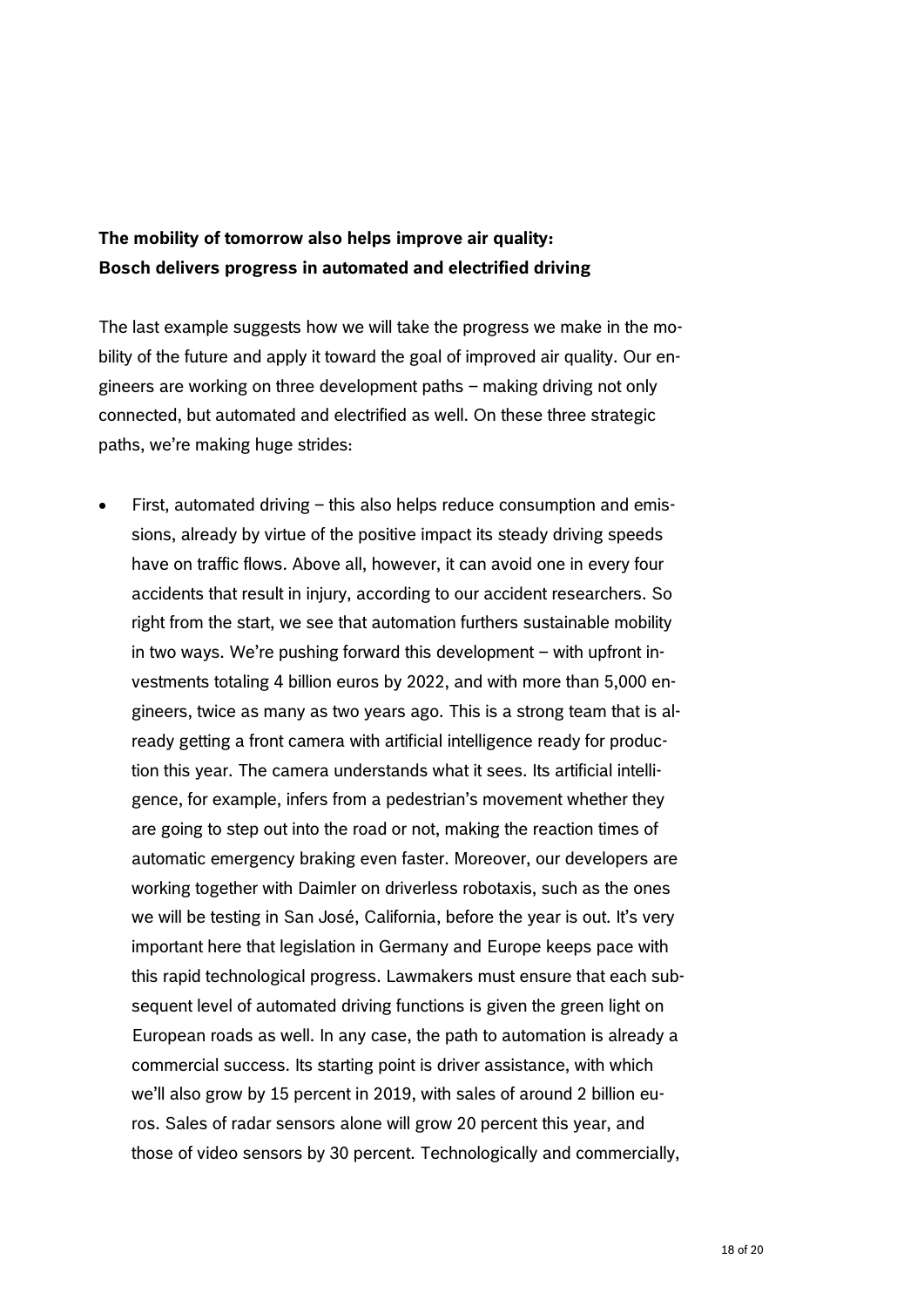we're leading the way in driver assistance. It is an area of future promise that's already a growth area for us today.

 $\bullet$  In the area of electric driving as well, we are growing rapidly. By 2025, we expect to generate 5 billion euros of sales in this field, ten times what it was in 2018. At the same time, however, we foresee growing competition for value added in the powertrain of the future. One reason we see opportunities for Bosch here is the unique economies of scale that enable us to supply a large number of automakers. Bosch powertrain components already feature in over a million electric cars around the world. By the end of 2022, this number is set to rise to nearly 14 million. We've already carried out powertrain projects for 50 electric vehicle platforms; last year alone, we managed to acquire 30 new projects worth a total of nearly 8 billion euros. Accordingly, we can say that our development work for electromobility is thoroughly energized. It's not enough that we offer powertrain technologies from bikes to trucks – we doing this on a technology-neutral basis. For example, we're preparing for the breakthrough of fuel-cell technology in cars, and particularly in trucks. Just recently, we entered an alliance with Powercell, a Swedish manufacturer of fuel-cell stacks. Such stacks convert hydrogen into electrical energy and make up two-thirds of the value of a fuel-cell system. Through the alliance, we want to commercialize the stacks; that means manufacturing them cost effectively and launching them by 2022 at the latest. Whatever the technology behind electric driving, it is emissions-free if the electricity is generated from renewable energy sources. Last but not least, because electric cars largely use regenerative braking, we're also able to reduce brake dust with them by over 95 percent. And this brings us back nicely to air quality in cities.